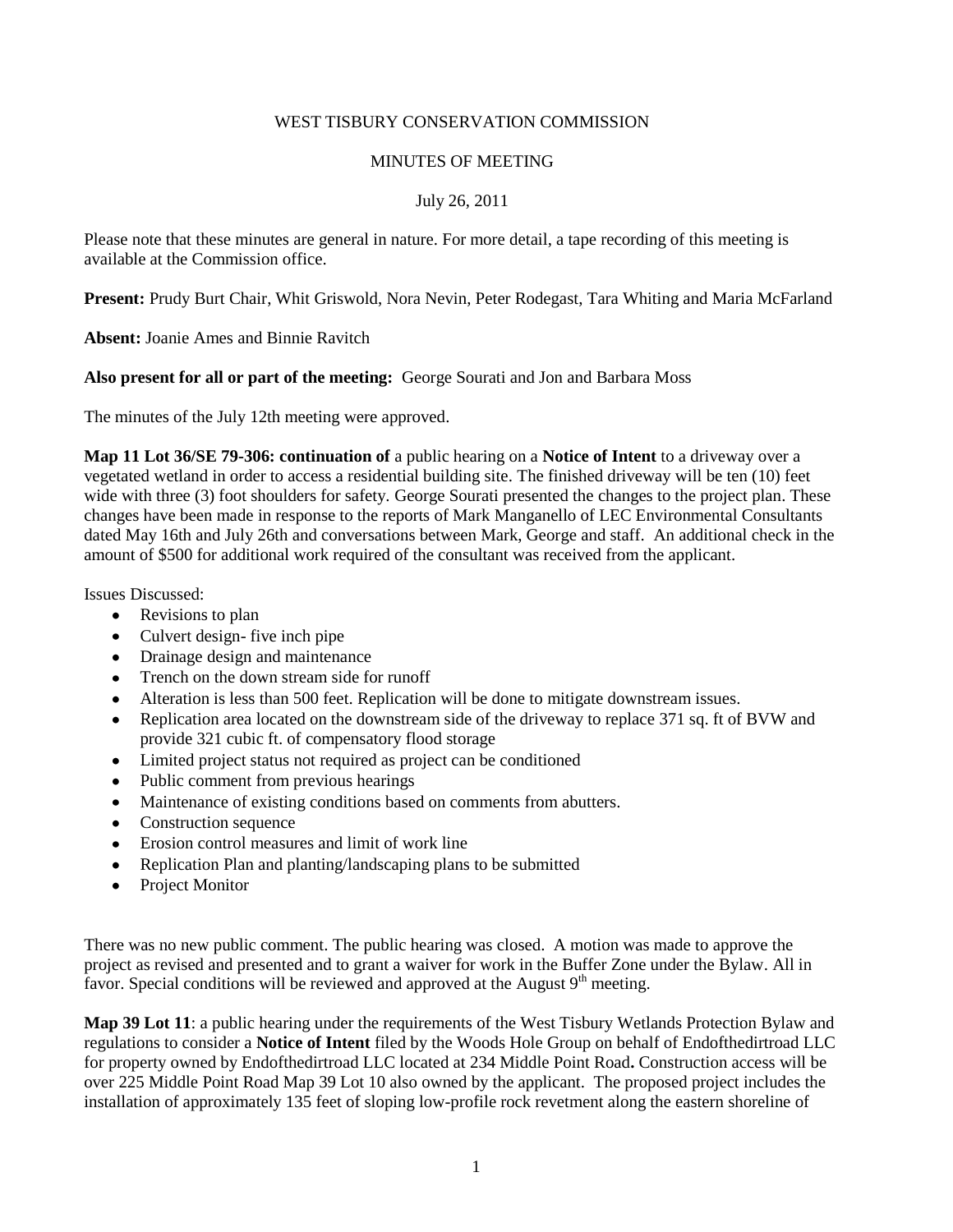Tisbury Great Pond, together with annual beach nourishment and routine maintenance of the revetment. Work will take place on a coastal beach, coastal bank, coastal dune, land subject to coastal storm flowage and in the buffer zone. Construction access will be over the buffer zone, considered a resource area under the West Tisbury Wetlands Protection Bylaw.

Prudy opened the public hearing. The legal notice was read into the record.

Members reviewed the details of the LEC proposal. An e-mail from Tara Marden dated July 25, 2011 objecting to the amount of the consultant's fee was noted for the record. It was noted that there is \$226 remaining in the consultant fee account from the first time this project was reviewed which can be used to reduce the amount to be requested from the applicant to \$4, 475.

A motion was made to hire Stan Humphries of LEC Environmental Consultant based on his proposal submitted to the Commission dated July 19, 2011 and that a letter be sent to the applicant requesting submittal of a check in the amount of \$4, 475 per the requirements of section IV of the bylaw. All in favor. After discussion, the motion was seconded and the vote in favor unanimous.

At the request of the Commission, the applicant's representative agreed to a continuance of the public hearing to August 9<sup>th</sup> to allow time for Stan to issue his report. It was requested that Stan's report be submitted by August  $2<sup>nd</sup>$ .

A motion was made and seconded to continue the public hearing on this matter to Tuesday August 9, 2011 at 5:10 PM. The vote in favor was unanimous.

# **New Business:**

Map 36 Lot 48/SE79-160 /Moss/ Violation of OOC maintenance provisions: Mr. & Mrs. Moss were present to discuss the recent topping of shrubs in the buffer zone in violation of the maintenance provisions of the Order of Conditions issued in 1998. Mr. Moss made brief introductory comments.

In 1990 the prior owner of this property, Terry Farm Trust, obtained two Orders of Condition; one for clearing vegetation (SE79-58) and the other for installation of a dock (SE79-65). There were no on-going maintenance provisions in either Order. However, SE79-65 provided that the ten (10) foot path to the dock may be cleared and maintained by hand. In 1998 Mr. & Mrs. Moss received an Order of Conditions (SE79- 160) for limited view shed tree limbing. The area permitted to be cleared was along the west side of the cove beginning thirty (30) feet north of the dock to the edge of mature Oak trees, a total distance of approximately 150 feet. The on-going conditions were as follows: 1) Leave a group of Pines north of the dock to mature and be thinned in the future, trimming limbs out to see underneath. 2) The remaining Pines north of the dock and others to the south for approximately fifty (50) feet may be pruned by removing the central lead to allow view. 3) A group of pines north of a white oak closest to the water (south of the dock) to grow naturally. No on-going permission was granted to maintain the shrub layer of the wetland vegetation in the 100 foot Buffer Zone. A copy of the estimated proposal from the landscaper provided by Mr. Moss at the meeting to discuss this matter on July  $26<sup>th</sup>$  calls for "water view tree-top clearing down by the pond".

After discussion a motion was made and seconded to issue an Enforcement Order. All in favor.

# **Administrative**:

Map 22 Lots 22 & 24/SE79-278/Berresford/ Certificate of Compliance: Reid Silva presented an as-built plan dated July 21, 2011. Before the dredging was done the pond depth to the bottom was approximately six (6) inches. Post dredging the depth of the pond is 4-5 feet. There are no on-going special conditions. The as-built